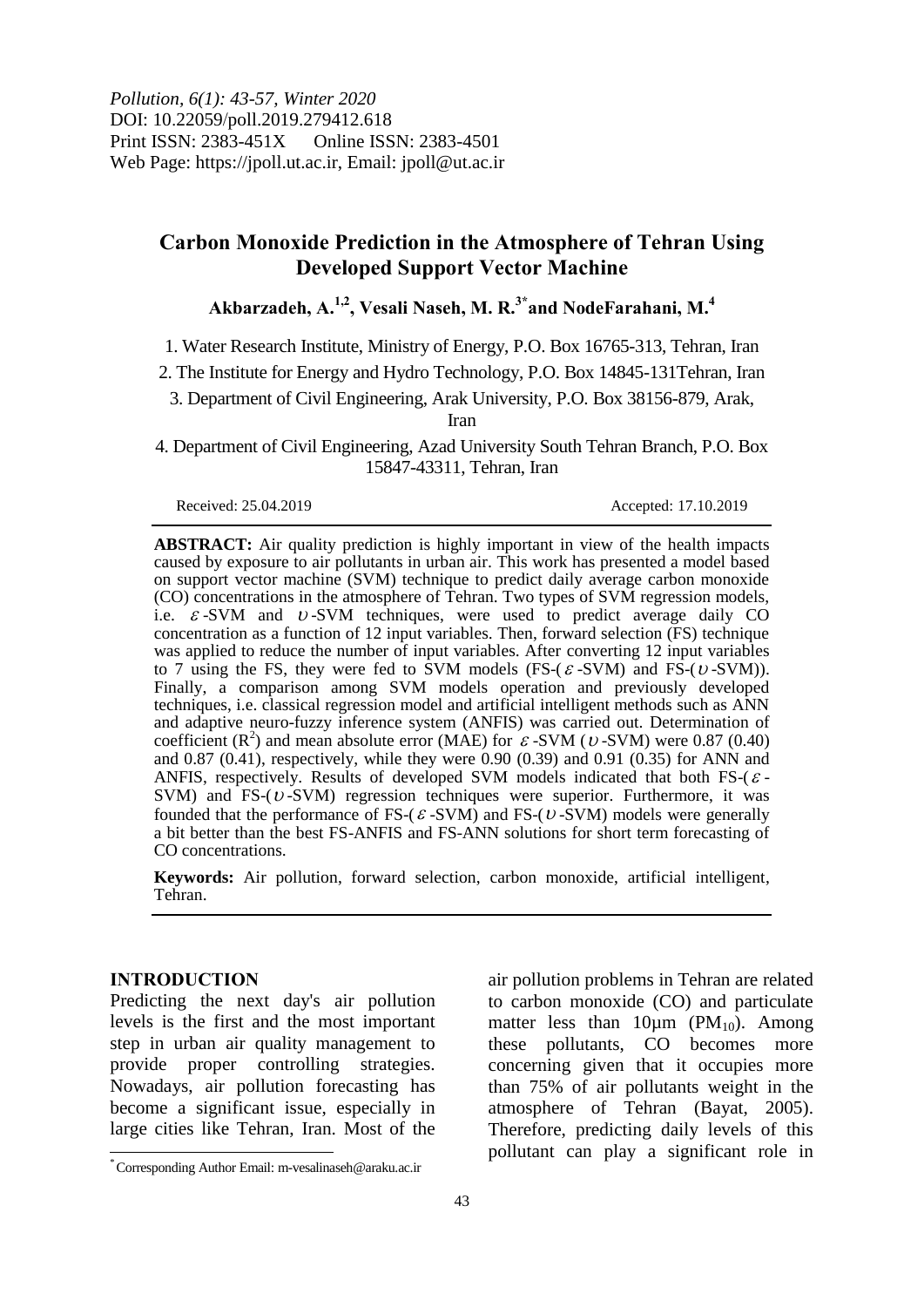reducing possible risks. In past decades, different approaches such as classical regression methods (Noori et al., 2008; Sahin et al., 2004; Shakerkhatibi et al., 2015;), deterministic models (Jorquera, 2002; Gokhale *et al.,* 2007; Murena *et al.,* 2009; Elangasinghe et al., 2014) and artificial intelligent (AI) techniques (Pérez *et al.,* 2000; Perez-Roa *et al.,* 2006; Hrust et al., 2009; Wang et al., 2015) demonstrated that they can be used satisfactorily for air pollution forecasting.

Statistical approaches such as classical regression and AI methods have some advantages over deterministic techniques. They do not need data about emissions and their structure is often more familiar than deterministic models (Nunnari et al., 2004). On the other hand, most deterministic operative models for estimating the dispersion of gases and particles in the atmospheric boundary layer are based on the Gaussian approach. Such models concentrate on the hypothesis that states pollutants are dispersed in homogenous turbulence. Yet, considering the presence of the ground, turbulence is not generally homogenous along the vertical path (Pelliccioni et al., 2006).

Among the statistical approaches, classical regression methods are linear, model driven, and parametric in nature, assuming strong prior knowledge about the unknown dependency. However, in many real world problems, this underlying assumption is not always true. Further, such approaches are impractical in dealing with high-dimensional cases (Liong et al., 2002; Noori et al., 2008). Recently, AI models such as artificial neural network (ANN) and adaptive neuro-fuzzy inference systems (ANFIS) are being widely used to address the shortcomings of the parametric approach (Jalili Ghazi Zade & Noori, 2008; Noori et al., 2010b; Dehghani *et al.,* 2014). Yet, these methods lack underlying mathematical theory and are usually motivated by biological arguments.

A novel tool from the AI field known as support vector machine (SVM) has gained popularity in the machine learning community (Cristianini et al., 2000). It has a functional form (similar to classical regression models) and its complexity is determined by the available data to be "learned" (similar to AI approaches). It is found that the empirical performance of SVM is generally consistent the best ANN solutions (Hearst et al., 1998). It has been hypothesized that this is because there are fewer model parameters to be optimized in the SVM approach, reducing the possibility of over-fitting the training data and thus increasing the actual performance (Brown et al., 1999). Compared with traditional ANN, learning in SVM is very robust regarding the computations precision (Anguita et al., 1999). With the introduction of  $\varepsilon$  insensitive loss function, the applications of SVM in non-linear regression estimation and time series prediction has been extended (Bray et al., 2004). Also, it has been applied successfully to environmental problems (Noori et al., 2009a; Noori et al., 2009b; Luna *et al.,* 2014). Lu and Wang (2005) examined the feasibility of applying SVM and classical radial basis function (RBF) network to predict air pollutant levels in advancing time series based on the monitored air pollutant database in Hong Kong downtown area. They reported that SVM outperforms the conventional RBF network in predicting air quality parameters with different time series and it has better generalization performance than the RBF model. Osowski & Garanty (2007) presented a method of daily air pollution forecasting by using SVM and wavelet decomposition based on the observed data of nitrogen dioxide  $(NO<sub>2</sub>)$ , CO, sulfur dioxide  $(SO<sub>2</sub>)$  and dust, for the past years by considering actual meteorological parameters like wind, temperature, humidity and pressure. Salazar-Ruiz et al. (2008) offered a SVM model for prediction of maximum tropospheric ozone concentrations for the next day in the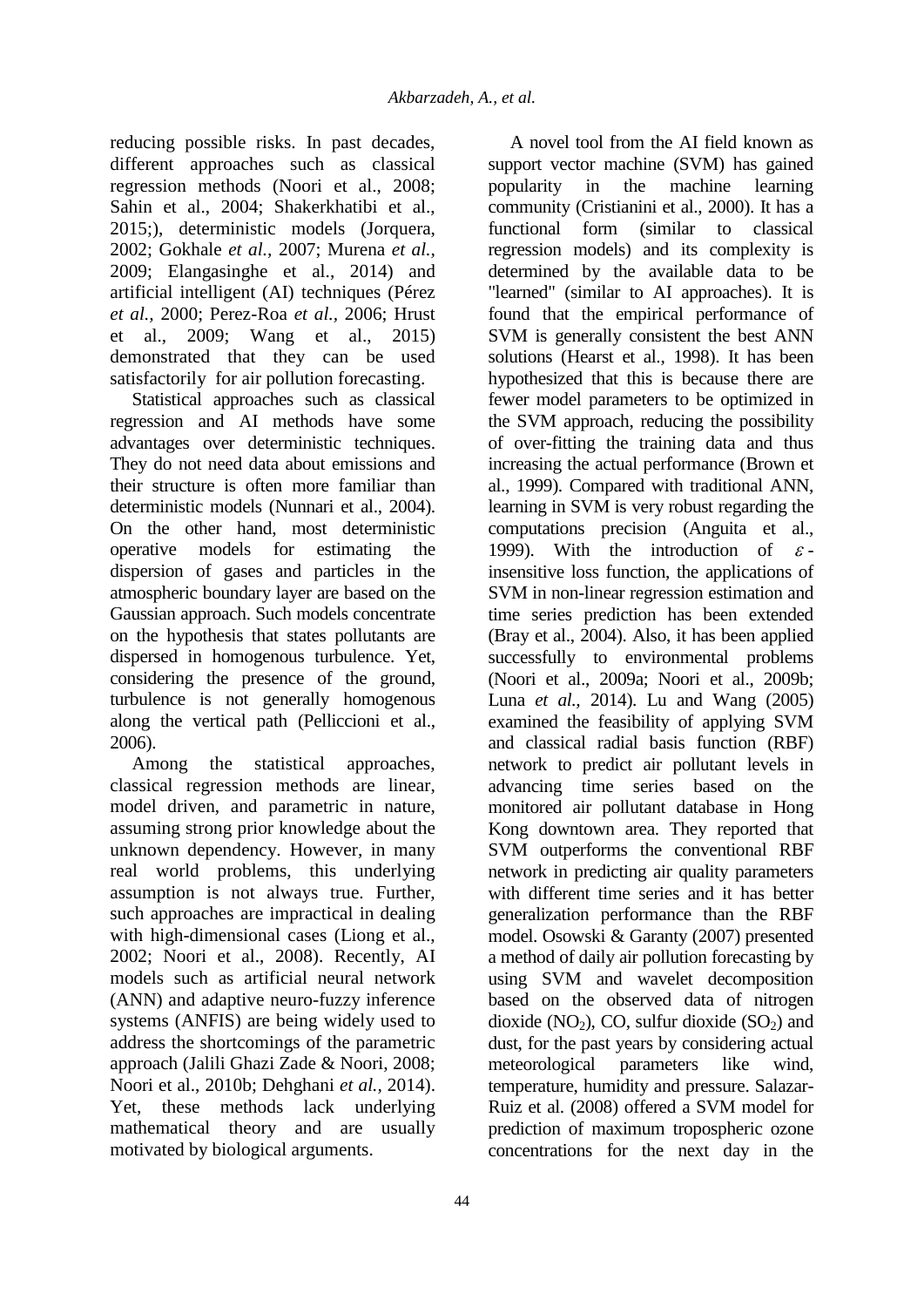Mexicalie-Calexico border area in US. Luna et al. (2014) investigated on the behavior of air pollution and meteorological variables (NO2, nitrogen monoxide (NO), nitrogen oxides  $(NO_x)$ , CO, ozone  $(O_3)$ , scalar wind speed, global solar radiation, temperature, and moisture content in the air), using the method of principal component analysis (PCA) for exploratory data analysis. They proposed forecasts of  $O_3$  levels applying nonlinear regression methods like ANN and SVM, from primary factors. The study concluded that the models' predictions were reliable, and PCA-ANN-SVM confirmed their robustness as a promissing method for modeling and analying of  $O_3$  concentrations in the tropospheric levels. Moazami et al. (2016) developed an appropriate methodology for determination of uncertainty in support vector regression (SVR) as a well-known modeling approach in atmospheric science based on running SVR model many times to predict the next day CO concentrations in Tehran. Thereafter, they compared their results with ANFIS and ANN and showed that the SVR had less uncertainty in CO prediction than the ANN and ANFIS models. In another study, Azeez et al. (2018) developed a hybrid model based on the integration of three models, correlation-based feature selection (CFS), SVR and GIS, to predict vehicular emissions on roads in an urban areas of Kuala Lumpur, Malaysia. The suggested model was developed with seven road traffic CO predictors selected via CFS (sum of vehicles, sum of heavy vehicles, heavy vehicle ratio, sum of motorbikes, temperature, wind speed, and elevation). Their suggested model resulted high validation accuracy and correlation coefficient and introduced as a useful tool for traffic CO assessment on roads. Ghaemi et al. (2018) used a LaSVMbased online algorithm for air pollution prediction in Tehran. Pollutant concentration and meteorological data were fed to the developed online forecasting system. The authers evaluated performance of the system

45

by comparing the prediction results of the air quality index (AQI) with those of a traditional SVM algorithm. Their results showed significant increase of speed by the online algorithm while preserving the accuracy of the SVM classifier.

Similar to statistical and mathematical models, SVM has also some disadvantages. The large number of input variables is one of the main problems for SVM planning. SVM models are not designed to eliminate superfluous inputs, thus solving the quadratic programming during the training procedure becomes difficult with standard solvers (Kecman, 2005). Moreover, high number of input variables may prevent SVM to find the optimized models. Therefore, if possible, it is recommended to reduce input variables even though this omits some parts of information.

In the present paper, two regression models, i.e.  $\varepsilon$ -SVM and  $v$ -SVM are presented for average daily CO concentration prediction using forward selection (FS) method for input selection. Then the results of the models are compared and superior models for predicting the average daily CO concentration are reported. Finally, a comparison between superior models and some previously developed models, i.e. multiple linear regression (MLR) technique (Noori et al., 2008), ANN and ANFIS models (Noori et al., 2010a), is carried out.

## **MATERIAL AND METHODS**

Tehran is the capital and the largest city of Iran which is located between 35° 34' to 35 $^{\circ}$  50' N and 51 $^{\circ}$  02' to 51 $^{\circ}$  36' E with the area about 570  $km^2$ . It is surrounded by mountains to the north, west and east. Its current population includes about 8,000,000 (Bayat, 2005). There are 21 air quality measurement stations in Tehran (Fig. 1). The results of previous studies about air pollution of Tehran demonstrate that 90% of total air pollutants are generated from traffic and only 10% are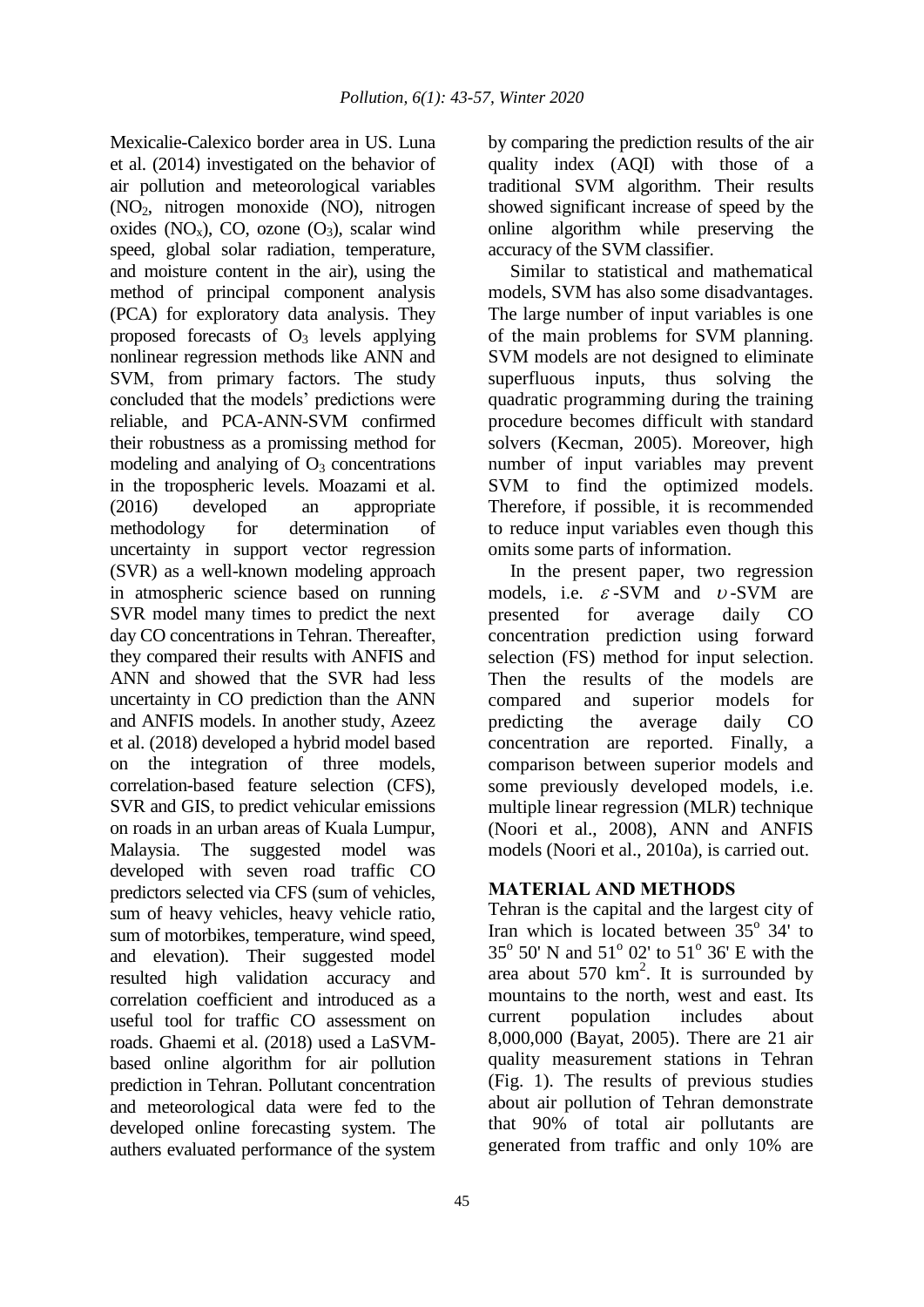from other sources (Bayat, 2005). In comparison with other air pollutants in the atmosphere of Tehran, CO is more significant because it forms more than 75% of air pollutants (Bayat, 2005). For this study, the pollution and meteorological data during 2004-2005 are obtained from Gholhak station in the north of Tehran at  $35^{\circ}$  41' N and  $51^{\circ}$  19' E with the altitude of 1190.8 m above sea level (Fig. 1). To

predict CO concentration in the future, (i.e. next 24 hours), the daily arithmetic averages of six air pollutants:  $PM_{10}$ , total hydrocarbons (THC),  $NO<sub>x</sub>$ , methane (CH<sub>4</sub>),  $SO<sub>2</sub>$  and  $O<sub>3</sub>$  and also six meteorological variables: pressure (Press), temperature (Temp), wind direction (WD), wind speed (WS) and relative humidity (Hum) are used. Statistical analysis of used data is listed in Table 1.



**Fig. 1. Air quality stations in Tehran and the location of Gholhak station**

| <b>Parameter</b><br>Unit | $PM_{10}$<br>$\mu$ g/m | THC<br>ppm | NO <sub>r</sub><br>ppm | CH <sub>4</sub><br>ppm | SO <sub>2</sub><br>ppm | $\mathbf{O}_3$<br>ppm | <b>Press</b><br>mBar | Temp<br>oС | WD<br>Deg | WS<br>m/s | Hum<br>%RH | Solar<br>$KW/M^2$ | <b>CO</b><br>ppm |
|--------------------------|------------------------|------------|------------------------|------------------------|------------------------|-----------------------|----------------------|------------|-----------|-----------|------------|-------------------|------------------|
| Average                  | 9.81                   | 4.03       | 0.18                   | .67                    | 0.03                   | 0.01                  | 845.97               | 18.93      | 182.28    | 0.84      | 49.17      | 0.25              | 4.93             |
| Max                      | 190.27                 | 8.73       | 0.64                   | 4.73                   | 0.07                   | 0.04                  | 903.30               | 38.29      | 282.73    | 20.71     | 94.29      | 0.59              | 9.67             |
| Min                      | 3.05                   | 0.00       | 0.00                   | 0.00                   | 0.00                   | 0.00                  | 597.59               | 0.59       | 32.27     | 0.00      | 10.14      | 0.01              | 1.30             |
| Median                   | 8.92                   | 4.34       | 0.12                   | 1.82                   | 0.03                   | 0.01                  | 850.71               | 20.87      | 181.61    | 0.80      | 47.64      | 0.27              | 4.81             |
| St.<br>Deviation         | 9.08                   | l.78       | 0.16                   | 0.97                   | 0.01                   | 0.01                  | 19.80                | 9.07       | 28.59     | 1.18      | 18.55      | 0.12              | 1.53             |

**Table** 1**. Statistical analysis of used data**

When the number of candidate covariates (*N*) is small, one can choose a prediction model by computing a reasonable criterion (e.g., root mean square error (RMSE), squared errors of prediction (SSE) or crossvalidation error) for all possible subsets of the predictors. However, as *N* increases, the computational burden of this approach increases very quickly. This is one of the main reasons why step-by-step algorithms

like FS are popular. FS has been successfully used by many researchers in order to build robust prediction models (Chen et al., 2004; Eksioglu et al., 2005; Wang *et al.,* 2006; Khan et al., 2007). In this approach, which is based on linear regression model, the first step is ordering the explanatory variables according to their correlation with the dependent variable (from the most to the least correlated variable). Then, the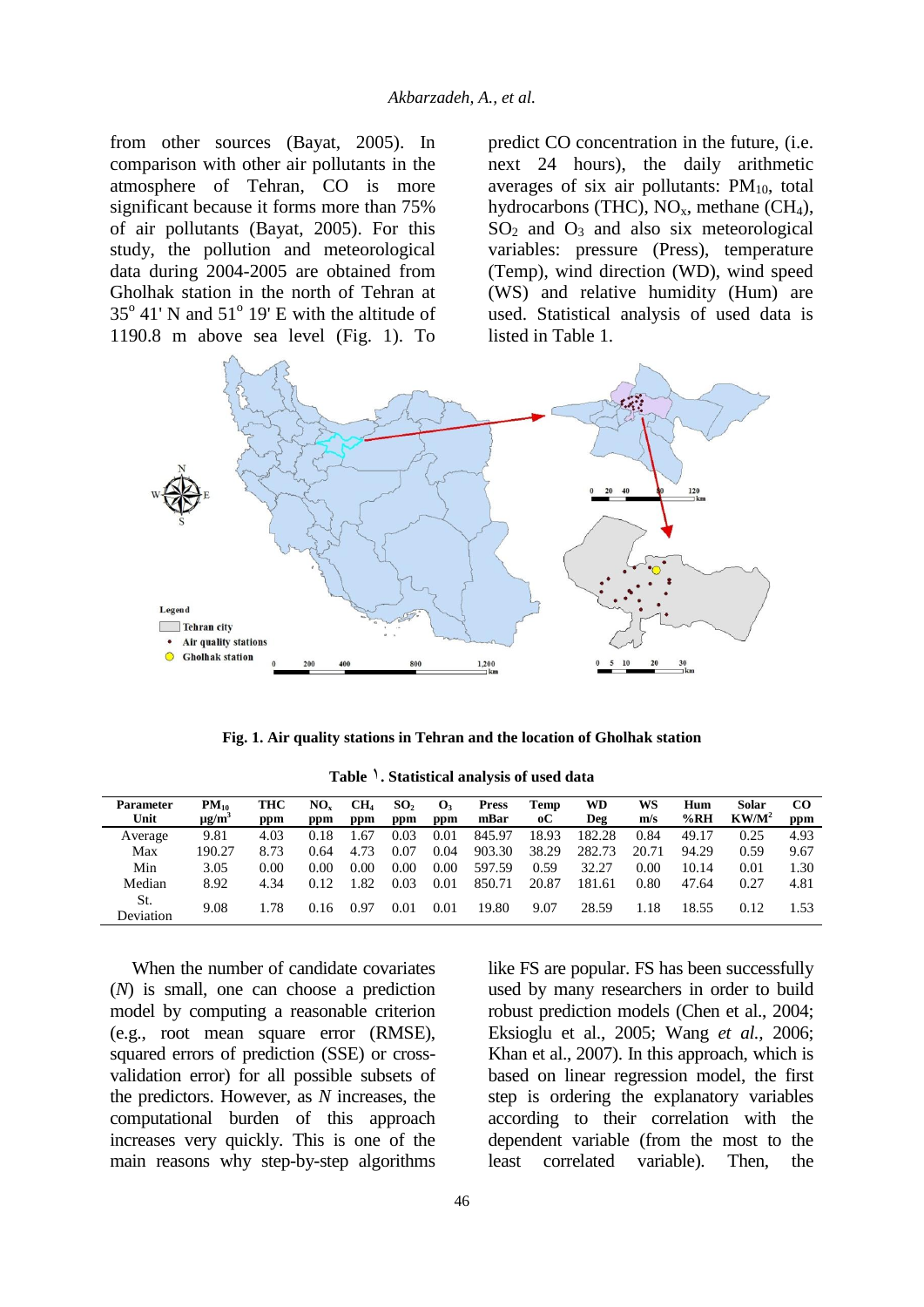explanatory variable which is highly correlated with the dependent variable is selected as the first input. All remained variables are then added one by one as the second input according to their correlation with the output and the variable which most significantly increases the determination coefficient  $(R^2)$  is selected as the second input. This step is repeated *N-1* times to evaluate the effect of each variable on model output. Finally, among *N* obtained subsets, the subset with optimum  $R^2$  is selected as the model input subset. The optimum  $R^2$  is integral to a set of variables after which adding new variable does not significantly increase the  $R^2$  (Chen et al., 2004).

There are many papers and books, which provide a detailed description of the SVM theory (Vapnik, 1998; Cristianini and Shawe-Taylor, 2000; Yu et al., 2006; Chen et al., 2007; Noori et al., 2009a, 2011, and 2015a), and hence only a brief description of SVM is given here. In a regression SVM, you have to estimate the functional dependence of the dependent variable *y* on a set of independent variables *x* . It assumes that, like other regression problems, the relationship between the independent and dependent variables is given by a deterministic function  $f$  plus the addition of some additive noise ( $y = f(x) + noise$ ). The task is then to find a functional form for *f* that can correctly predict new cases that the SVM has not been presented before. This can be achieved by training the SVM model on a sample set, i.e., training set. This process involves the sequential optimization of an error function (Noori et al., 2015b). Depending on the definition of this error function, two types of SVM models can be recognized: regression SVM type 1 (also known as  $\varepsilon$ -SVM regression) and regression SVM type 2 (also known as  $v$ -SVM regression).

Assume that training input and output data are defined as vectors  $x_i \in \mathbb{R}^n$  and  $y_i \in \mathbb{R}^k$ for *i*=(1, …, *N*) which are independent and identically distributed data with sample size *N.*  $\varepsilon$  -SVM and  $v$ -SVM regression models map  $x_i$  to higher dimensional feature space  $R^k$ , where *k* and *n* (*k*>>*n*) represent the dimensions of feature space, using a function of  $\phi(x_i)$  to linearize the nonlinear relationship between  $x_i$  and  $y_i$ . The estimation function of *y*<sub>*i*</sub> is defined as  $y = w \cdot \phi(x) + b$ , where *w* and *b* are the vectors of coefficients and a constant, respectively. These two parameters for each  $\varepsilon$ -SVM and  $v$ -SVM regression model are derived by minimizing the error function Eqs. (1) and (2), respectively; subject to Eq. (3):

$$
\frac{1}{2}w^T w + C \sum_{i=1}^N \xi_i + C \sum_{i=1}^N \xi_i^{\bullet} \tag{1}
$$

$$
\frac{1}{2}w^T w + C \left( \nu \varepsilon + \frac{1}{N} \sum_{i=1}^N \left( \xi_i + \sum_{i=1}^N \xi_i^* \right) \right) \tag{2}
$$

$$
w^T \phi(x_i) + b - y_i \leq \varepsilon + \xi_i^*
$$
  
\n
$$
y_i - w^T \phi(x_i) - b \leq \varepsilon + \xi_i^*
$$
  
\n
$$
\xi_i, \xi_i^* \geq 0 \quad , \quad i = 1, ..., N
$$
\n(3)

where  $C =$  the capacity constant,  $\varepsilon =$  the accuracy demanded for the approximation,  $\phi$  is the kernel function, and  $\xi_i$  and  $\xi_i^*$  are slack variables.

Different kernels can be selected to construct different types of SVM regression models. Typical examples include: polynomial kernels which have three tuning parameters; sigmoid kernel which has two tuning parameters; and RBF kernel which has one tuning parameter. The RBF kernel, given by  $\gamma$  in Eq. (4), has been reported as the best choice over other kernel functions (Dibike et al., 2001; Noori et al., 2009a). Parameter  $\gamma$  controls the amplitude of the Gaussian function and thus, controls the generalization ability of SVM.

$$
K(x_i, x) = \exp(-\gamma |x_i - x|^2)
$$
 (4)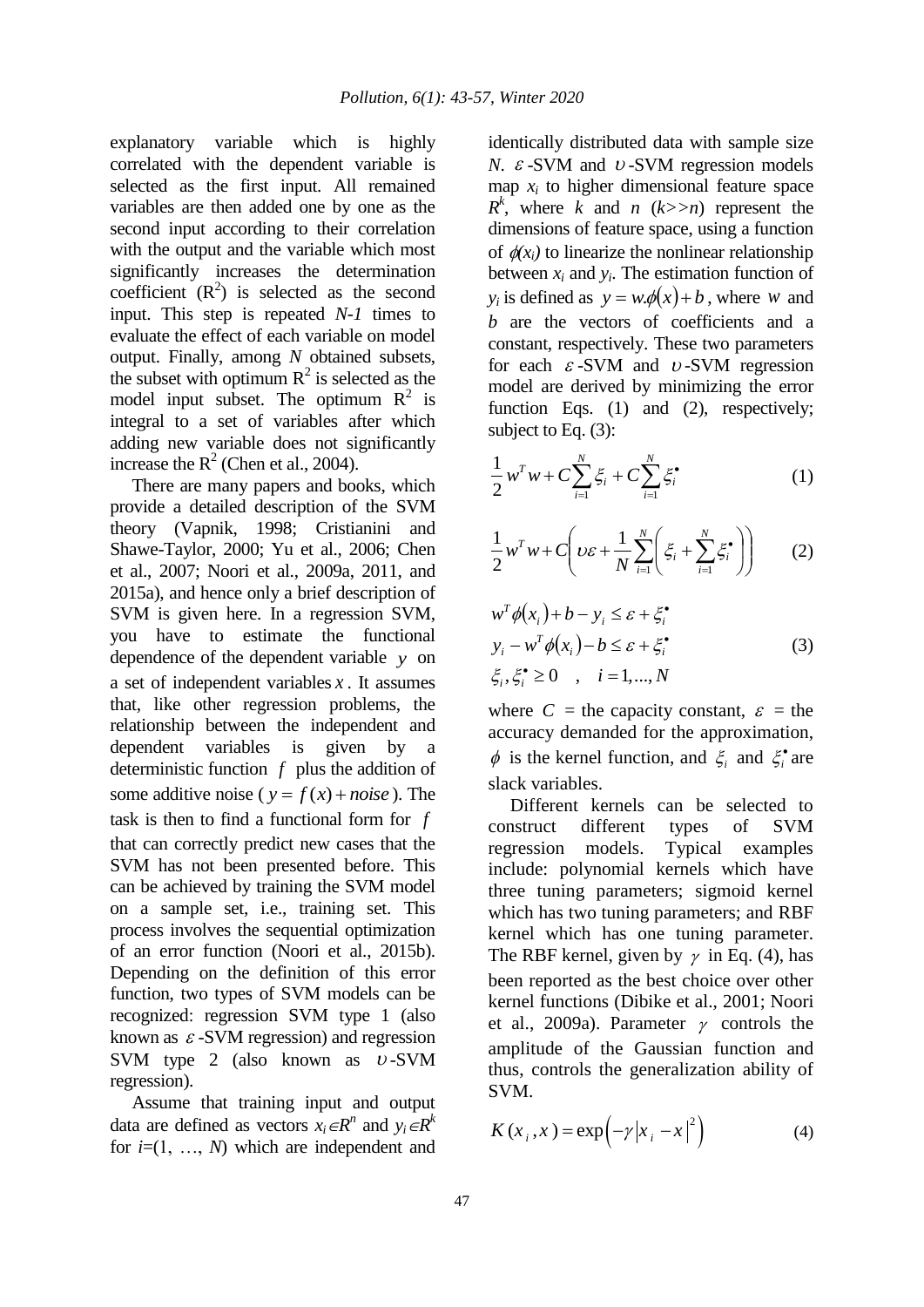### **RESULTS AND DISCUSSION**

In this paper, the RBF is used as the kernel function of  $\varepsilon$ -SVM and  $v$ -SVM regression models for the following reasons. First, unlike the linear kernel, the RBF kernel can handle the case when the relation between class labels and attributes is nonlinear. Besides, the linear kernel is a special case of RBF (Keerthi et al., 2003). Second, the number of tuning parameters influences the complexity of model selection. The RBF kernel has fewer tuning parameters than the polynomial and sigmoid kernels (Li et al., 2008). Another reason is that RBF kernels tend to give good performance under general smoothness assumptions (Noori et al., 2009a).

Building  $\mathcal{E}$ -SVM and  $v$ -SVM regression models from training set requires values for C and  $\varepsilon$  (tuning parameters of  $\varepsilon$ -SVM model),  $C$  and  $U$  (tuning parameters of  $\nu$ -SVM model) and  $\gamma$ , while using the RBF kernel function. Fine tuning of these variables can greatly improve the generalization capacity of the prediction system. The  $\gamma$  value is important in RBF model and can lead to under-fitting and over-fitting in prediction. Under-fitting happens when the models are unable to predict the data that have been trained. Conversely, over-fitting occurs when the models tend to memorize all the training data but are unable to be generalized for unseen data; hence, only trained data points can be predicted. A massive increase in the  $\gamma$  will cause the risk of over-fitting because all the support vectors distances are taken into account; thus a complex model is built. On the other hand, when the  $\gamma$  value is changed to an extremely small value, the machine would ignore most of the support vectors and hence leads to a failure in the trained point prediction, known as under fitting (Han et al., 2007). The  $\gamma$  parameter has a default value in *Statistica* software equal to  $1/k$ , where *k* is the number of input variables (in this step  $k$  is equal to 12). The

best fitting  $\gamma$  value can be obtained by trial and error. In this research,  $\gamma$  parameter is set to several values. Parameter *C* is a regularization parameter that controls the trade-off between maximizing margin and minimizing training error. If *C* is too small, insufficient stress will be placed on fitting the training data. On the other hand, too large *C* values result in over-fitting of the training data. But, Wang et al. (2003) indicated that prediction error is scarcely influenced by *C*. The optimal value for  $\varepsilon$ and  $\nu$  depends on the type of noise present in data, which is usually unknown. Even if enough knowledge of the noise is available for selecting an optimal value for  $\varepsilon$  and  $v$ , there is a practical consideration of the number of resulting support vectors (Liu et al., 2006). In this research for finding optimal  $C$ ,  $\varepsilon$  and  $v$  values, a grid search in each model is performed as described by Hsu et al. (2003). The grid search algorithm works in simple way. It simply takes samples from the space of the independent variables. For each sample, the model predictions is computed and compared with the best value found from the previous iterations. If the newly found value is better than the previous one, the new results are stored. This process is repeated until the end of iterations is reached. The grid search algorithm performs the sampling by partitioning the space of the independent variables into a grid scheme, with the boundaries of the grid determined by the start and end values for the independent variables. The intensity of the computation is determined not only by the start and end values but also by the size of the steps used to forward the search from one location of the independent space to another. When using the grid search algorithm for response optimization, it is recommended that search is confined to those regions of independent space falling within the boundaries of the data set for which the models where trained. Making predictions in regions of independent space substantially laying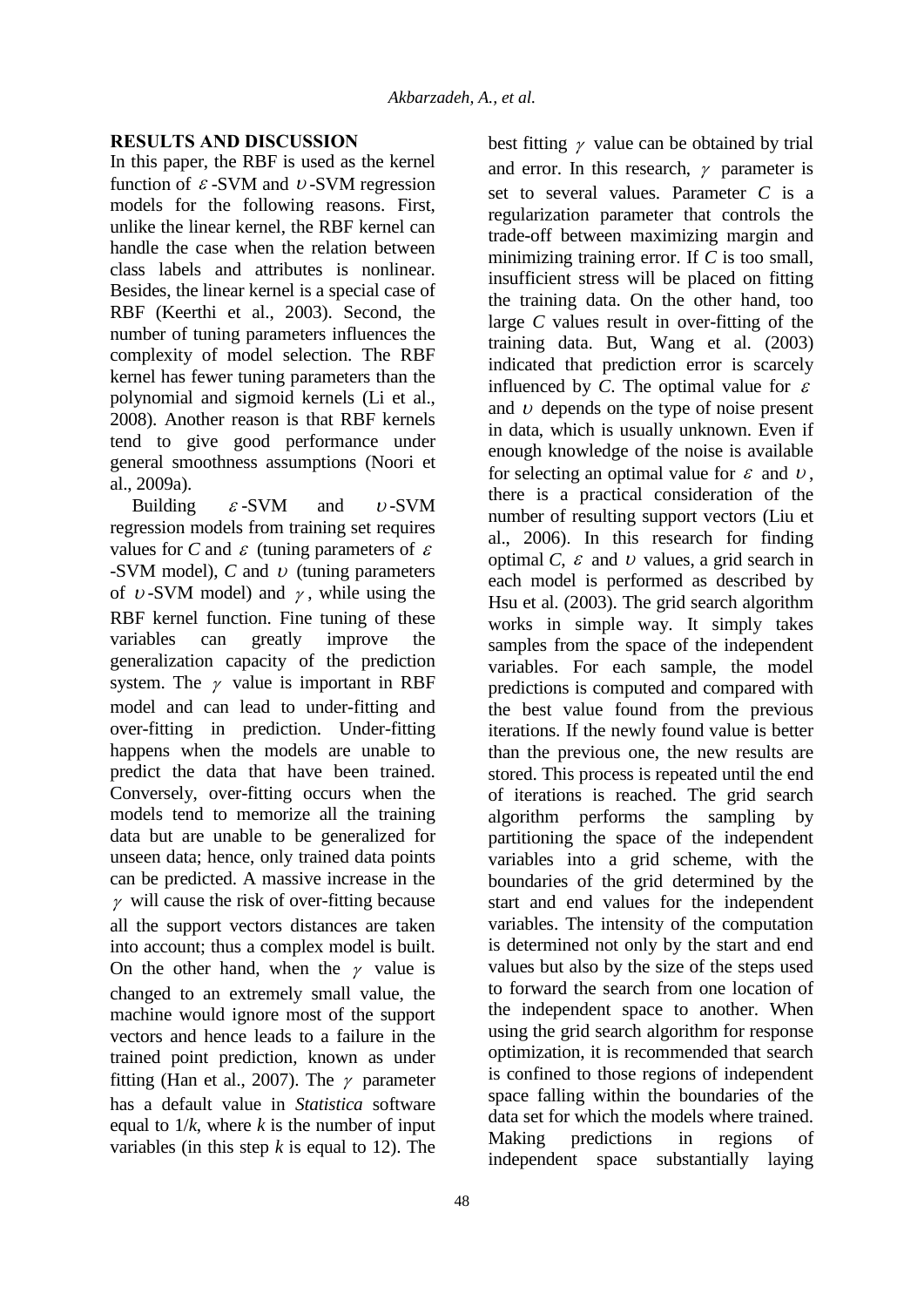outside the boundaries of the data set used to train the model may lead to unreliable results. The grid search technique is unguided algorithms based on brute computing power. Hence, it can be computationally more expensive than other optimization techniques. For solving this problem, a two-step grid search method (Chen & Yu, 2007) with ten-fold crossvalidation is used to derive the tuning parameters in the  $\varepsilon$ -SVM and  $v$ -SVM regression models  $(C, \varepsilon, v)$ . First, a coarse grid search is used to determine the best region of these three-dimensional grids. Then, a finer grid search is conducted to find the optimal parameters. The training and the following forecasting work in this study are performed using the *Statistica* software. However, RMSE has been assessed on different  $\gamma$  values in the  $\varepsilon$ -SVM (Fig. 2) and  $v$ -SVM (Fig. 3) regression models and then 22 models for each type of SVM regression technique is developed.



**Fig. 2. The Gamma ( ) values versus RMSE index for the -SVM model**



Fig. 3. The Gamma ( $\gamma$ ) values versus RMSE index for the  $U$ -SVM model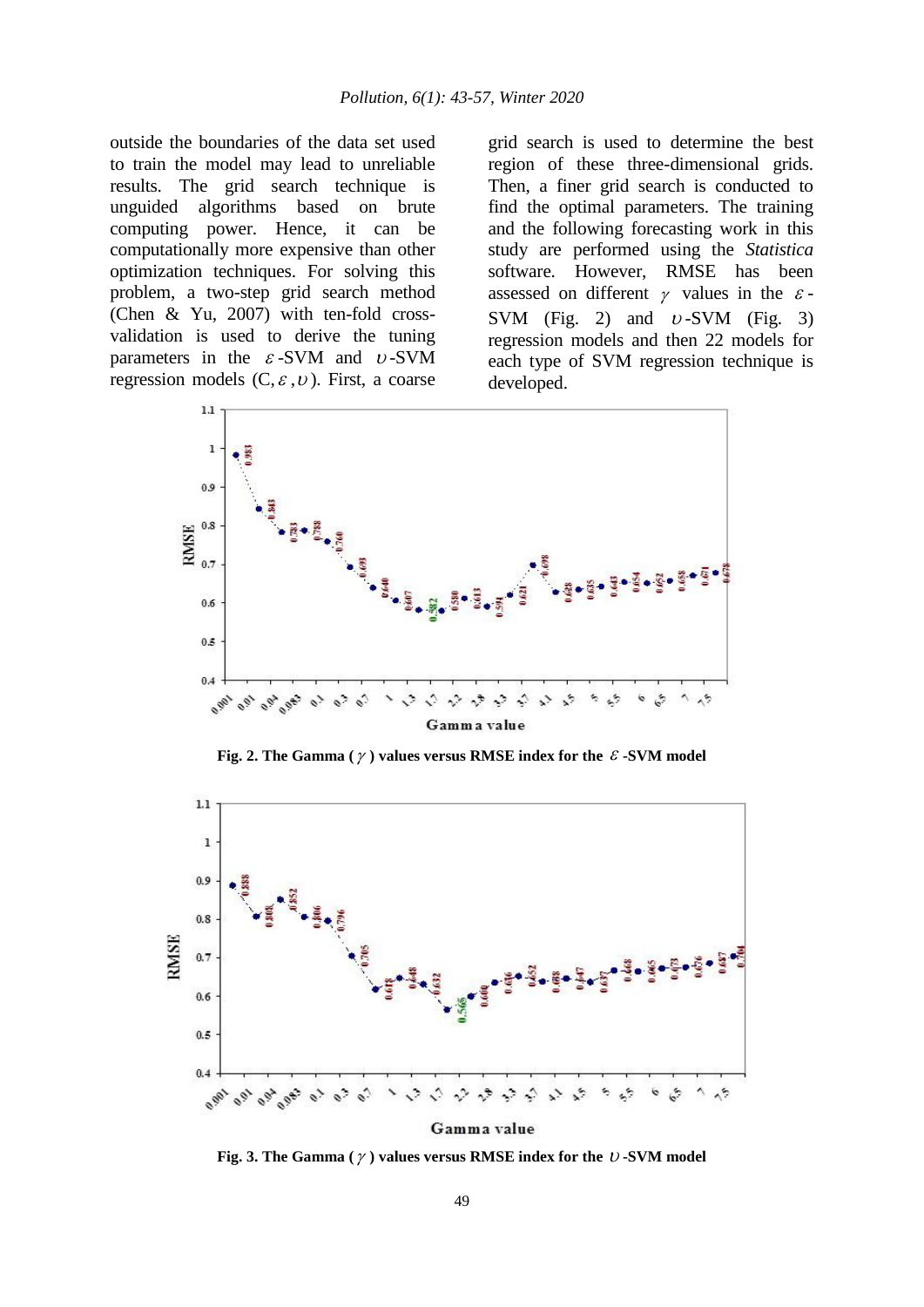Among these 22 developed SVM models, the optimal parameters in the  $\varepsilon$ -SVM and  $\nu$ -SVM regression models in the training phase are achieved as  $(C, \varepsilon,$  $\gamma$ =(6.00, 0.016, 1.7) and (C, v,  $\gamma$ )=(6.00, 0.498, 1.7), respectively. The average daily CO concentrations are almost identical to the observed ones, indicating that the model is well trained, and that it can describe the relevant input-output relationship. The results of training and testing steps for  $\varepsilon$ -SVM regression and  $v$ -SVM regression models are shown in Table 2 based on  $\mathbb{R}^2$  and mean absolute error (MAE). Also, the temporal variations of the observed and predicted average daily CO concentration using the  $\varepsilon$ -SVM and  $\nu$ -SVM regression models for testing period are plotted in Figs. 4 and 5, respectively.

These figures and Table 2 indicate that

the both models are comparable in terms of prediction accuracy and they have same performance in prediction of average daily CO concentration. Thus, type of SVM regression model does not have any effect on the SVM models operation. In addition, in the  $v$ -SVM regression model, prediction error is scarcely influenced by  $\upsilon$  values and for all of the 22  $\upsilon$ -SVM regression models, which are developed in this research, the  $\nu$  value varied between 0.2 to 0.5. *C* and  $\gamma$  values, in the 22  $\upsilon$ -SVM regression models, varied between 5 to 250 and 0.001 to 7.5, respectively.

In the present investigation, the FS method is used as a linear input selection technique in order to select the best subset of 12 input candidates. First, correlation between each input variable and the desired output is evaluated as in Table 3.

|                                 |                | <b>Training</b> | <b>Testing</b> |            |  |
|---------------------------------|----------------|-----------------|----------------|------------|--|
| Model                           | $\mathbf{R}^2$ | MAE             | $\mathbf{R}^2$ | <b>MAE</b> |  |
| $\varepsilon$ -SVM              | 0.95           | 0.27            | 0.87           | 0.40       |  |
| $\nu$ -SVM                      | 0.94           | 0.30            | 0.87           | 0.41       |  |
| FS- $(\varepsilon$ -SVM)        | 0.94           | 0.29            | 0.90           | 0.34       |  |
| FS- $(\nu$ -SVM)                | 0.93           | 0.29            | 0.90           | 0.35       |  |
| PCA-MLR (Noori et al. (2008))   | 0.44           | 0.91            | 0.34           | 0.851      |  |
| FS-ANFIS (Noori et al. (2009a)) | 0.90           | 0.36            | 0.91           | 0.35       |  |
| FS-ANN (Noori et al. (2009a))   | 0.90           | 0.36            | 0.9            | 0.39       |  |

Table 2. Results of training and testing of  $\mathcal{E}$  -SVM,  $\mathcal{U}$ -SVM, FS-( $\mathcal{E}$  -SVM), and FS-( $\mathcal{U}$ -SVM) models



**Fig. 4. Predicted and observed average daily CO concentration for testing of -SVM regression model**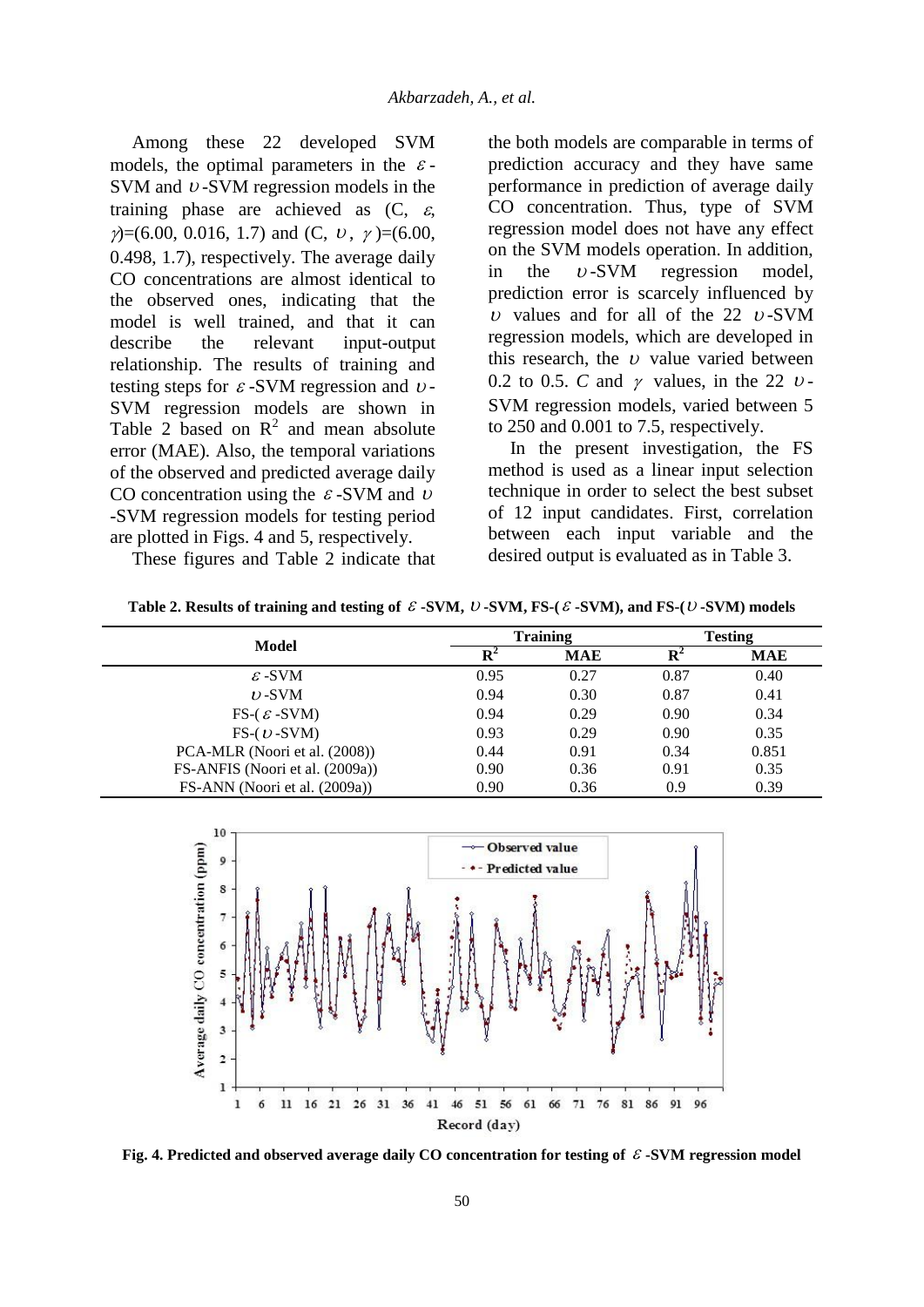

**Fig. 5. Predicted and observed average daily CO concentration for testing of -SVM regression model**

| Variable        | $\mathbf{R}^2$ | Variable        |          |
|-----------------|----------------|-----------------|----------|
| Temp            | 0.269864       | O <sub>3</sub>  | 0.026751 |
| Hum             | 0.200260       | WS              | 0.026637 |
| Press           | 0.182048       | NO <sub>x</sub> | 0.022939 |
| Solar           | 0.090988       | <b>THC</b>      | 0.019880 |
| SO <sub>2</sub> | 0.078278       | CH <sub>4</sub> | 0.014117 |
| $PM_{10}$       | 0.070747       | WD              | 0.007734 |

**Table 3. Correlation between each input variable and the output variable CO**

#### **Table 4. Results of FS procedure**

| Input subset                                                                                                          | $\mathbf{R}^2$ |
|-----------------------------------------------------------------------------------------------------------------------|----------------|
| Temp                                                                                                                  | 0.2699         |
| Temp, SO <sub>2</sub>                                                                                                 | 0.3458         |
| Temp, $SO_2$ , THC                                                                                                    | 0.4594         |
| Temp, SO <sub>2</sub> , THC, Press                                                                                    | 0.4615         |
| Temp, $SO_2$ , THC, Press, CH <sub>4</sub>                                                                            | 0.5193         |
| Temp, $SO_2$ , THC, Press, CH <sub>4</sub> , NO <sub>x</sub>                                                          | 0.6055         |
| Temp, $SO_2$ , THC, Press, CH <sub>4</sub> , NO <sub>x</sub> , O <sub>3</sub>                                         | 0.6325         |
| Temp, $SO_2$ , THC, Press, CH <sub>4</sub> , NO <sub>x</sub> , O <sub>3</sub> , Solar                                 | 0.6337         |
| Temp, $SO_2$ , THC, Press, CH <sub>4</sub> , NO <sub>x</sub> , O <sub>3</sub> , Solar, PM <sub>10</sub>               | 0.6339         |
| Temp, $SO_2$ , THC, Press, CH <sub>4</sub> , NO <sub>x</sub> , O <sub>3</sub> , Solar, PM <sub>10</sub> , Hum         | 0.6345         |
| Temp, $SO_2$ , THC, Press, CH <sub>4</sub> , NO <sub>x</sub> , O <sub>3</sub> , Solar, PM <sub>10</sub> , Hum, WD     | 0.6347         |
| Temp, $SO_2$ , THC, Press, CH <sub>4</sub> , NO <sub>x</sub> , O <sub>3</sub> , Solar, PM <sub>10</sub> , Hum, WD, WS | 0.6349         |

\*After this value, variations of  $R^2$  are negligible and thus, inputs related to this value are selected.

Second, the variable with highest correlation, i.e. Temp with  $R^2=0.26$ , is selected as the first and the most important input. Then, remained candidates are implemented into the model one by one and the new variable which provides the best modeling result is selected as new input and added to previous selected input (i.e. Temp).

For evaluation of modeling goodness,  $R^2$  is used. This step is repeated several times until adding new variable to inputs, has not significant improvement in the model output. In other words, if the increase in  $R^2$  is more than 5%, the new variable is selected. Finally, input variables with most significant effect on output are selected and other variables are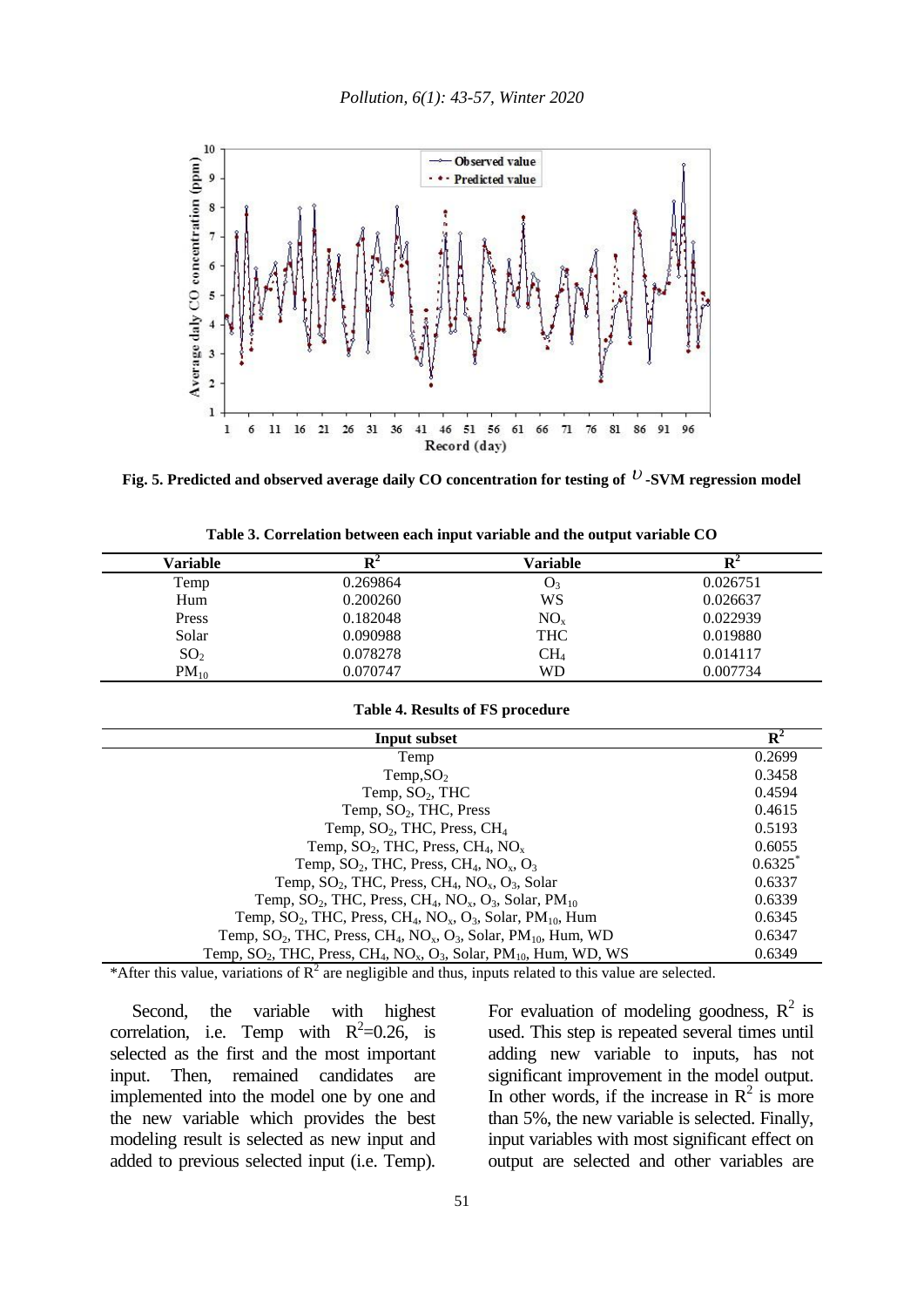removed. Results of FS are shown in Table 4 where seven candidates according to their importance are selected as input variables: Temp,  $SO_2$ , THC, Press, CH<sub>4</sub>, NO<sub>x</sub>, and  $O_3$ and other candidates are removed.

In this section, to evaluate the effect of input selection on  $\varepsilon$ -SVM and  $v$ -SVM regression models operation, the input variables resulting from FS method are considered as SVM inputs, i.e. 7 inputs  $(FS-(\varepsilon - SVM)$  and  $FS-(\nu-SVM)$  models). The optimal parameters for FS- $(\varepsilon$ -SVM)

and  $FS-(U-SVM)$  regression models are obtained same as the previous section (SVM models development). The best fitting  $\gamma$  value can be obtained by try and error. From Figs. 6 and 7 it is clear that between 26 developed models for each type of SVM regression model, the best fitting  $\gamma$  value for FS-( $\varepsilon$ -SVM) and FS-(  $v$ -SVM) regression models are 0.500 and 0.496, respectively.



Fig. 6. The Gamma (  $\gamma$  ) values versus RMSE index for the FS-(  $\varepsilon$  -SVM) regression model



**Fig. 7. The Gamma ( ) values versus RMSE index for the FS-( -SVM) regression model**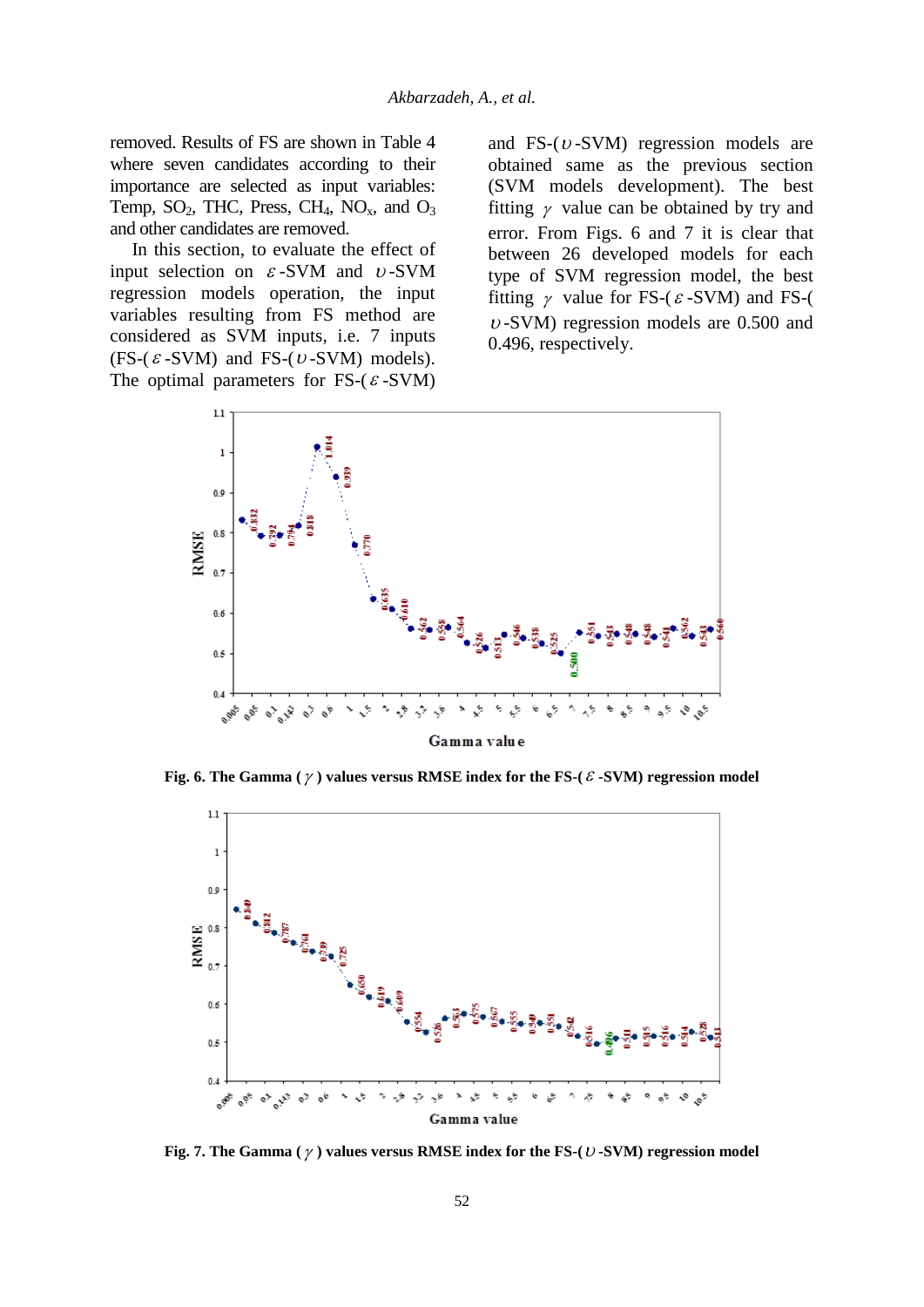Similar to previous section, a two-steps grid search method with ten-fold crossvalidation is used to derive the tuning parameters in the models  $\varepsilon$  ,  $\nu$  ). However, the optimal values of C and  $\varepsilon$  in the FS- $(\varepsilon$ -SVM) regression model are obtained as 3.200 and 0.045 by grid search algorithm, respectively, whereas for the  $FS-(v-SVM)$  regression model, the best fitting *C* and *v* values are 2.100 and 0.465, respectively. Results of these models for

training and testing steps are listed in Table 2. Furthermore, observed and predicted average daily CO concentrations by both models are calculated and shown in Figs. 8 and 9, respectively. These figures and Table 2 indicated that both models have same performance in prediction of average daily CO concentrations. Thus, similar to previous section, type of SVM regression model does not have any effect on the SVM models operation.



Fig. 8. Predicted and observed average daily CO concentration for testing of FS-(  $\varepsilon$  -SVM) regression **model**



Fig. 9. Predicted and observed average daily CO concentration for testing of FS-(U-SVM) regression **model**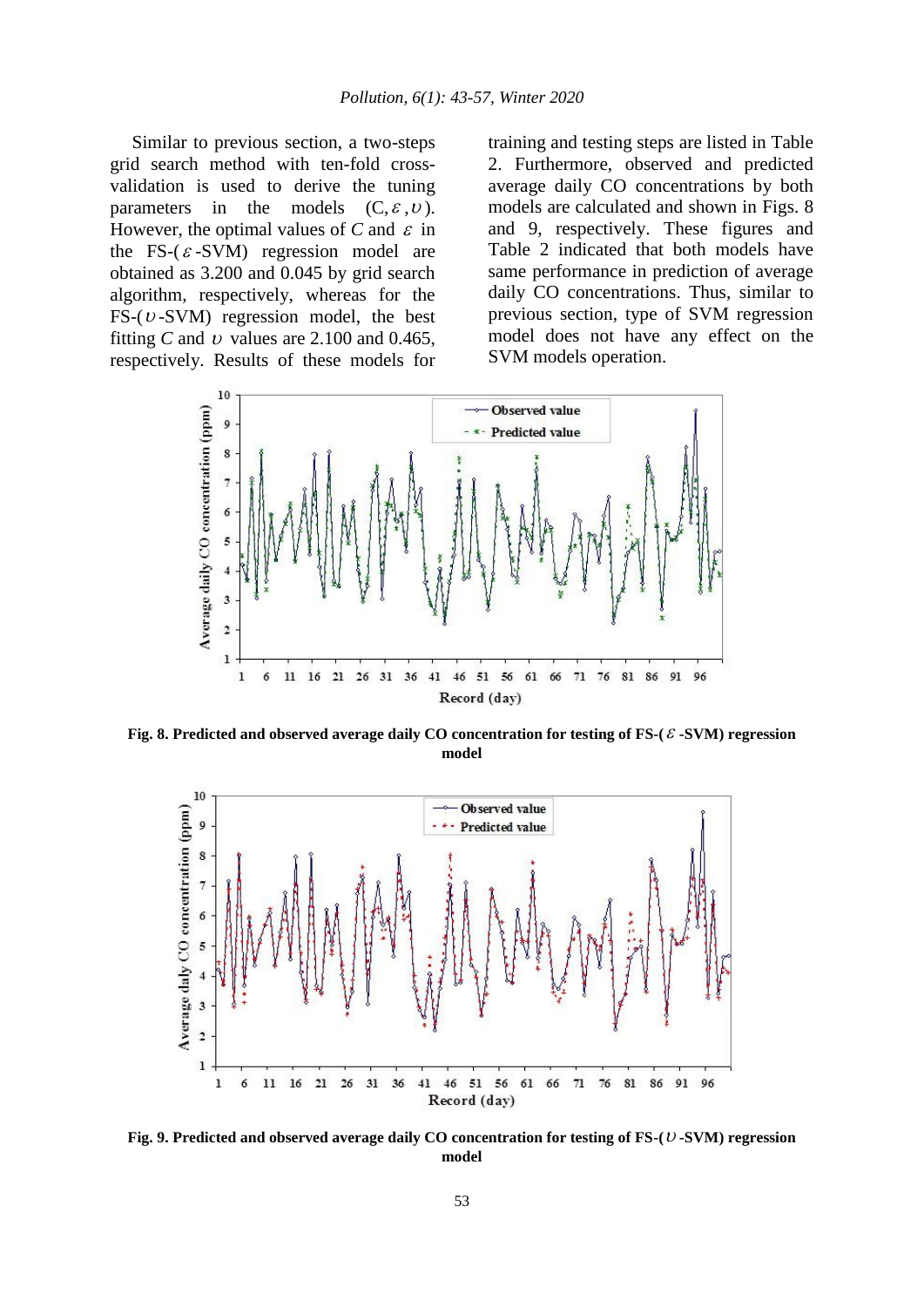In the past decades different statistical models such as MLR, ANN, ANFIS, and SVM models have been used by many researchers for short term air pollution forecasting in many parts of the world. The present work is the progress of tow previously papers published for daily average CO concentration in the atmosphere of Tehran. In the first work authors developed MLR model based on PCA (PCA-MLR model) to forecast daily CO concentration in the atmosphere of Tehran (Noori et al., 2008). The second research investigated the capability of ANN and ANFIS models developed using two data reduction techniques, i.e. FS and Gamma test methods. It concluded that FS technique was a proper solution to improve the performance of ANN and ANFIS models (Noori et al., 2010a). Results of PCA-MLR, FS-ANN, and FS-ANFIS models for training and testing steps are presented in Table 2.

According to Table 2, it is proved that the AI techniques have better performance than PCA-MLR model. In addition, it is founded that the performance of FS- $(\varepsilon -$ 

 $SVM$ ) and  $FS-(U-SVM)$  models are generally similar to the best FS-ANFIS and FS-ANN solutions for short term forecasting of CO concentrations. Moreover, for better judgment, the developed discrepancy ratio (DDR), which is proposed by Noori et al. (2010a), is used to check the robustness of the models. The normalized value of DDR  $(Q_{\text{DDR}})$  for all models in testing step is calculated and the standard normal distribution for each model is illustrated in Fig. 10. It should be noted that in error distribution graph, more tendencies to the centerline and also, larger value of the maximum  $Q_{\text{DDR}}$ , indicate more accuracy. The maximum Q<sub>DDR</sub> values for models are plotted in this figure. The values for FS-ANFIS, FS-ANN, FS- $(\varepsilon$ -SVM), and  $FS-(v-SVM)$  models are 4.1, 4.2, 4.4, and 4.3, respectively. Considering the maximum  $Q_{\text{DDR}}$  values, all four models approximately have the same performance, although FS- $(\varepsilon$ -SVM) and FS- $(\nu$ -SVM) regression models slightly have better performance than the others.



Standardized DDR values  $(Z_{\text{DDR}})$ 

**Fig.** 10. Standardized normal distribution graph of DDR values for  $\mathcal{E}$  (e)-SVM,  $\mathcal{U}$  (nu)-SVM, FS-( $\mathcal{E}$  (e)-SVM), and FS-( $U$ (nu)-SVM) regression models in the testing step (Noori et al., 2008)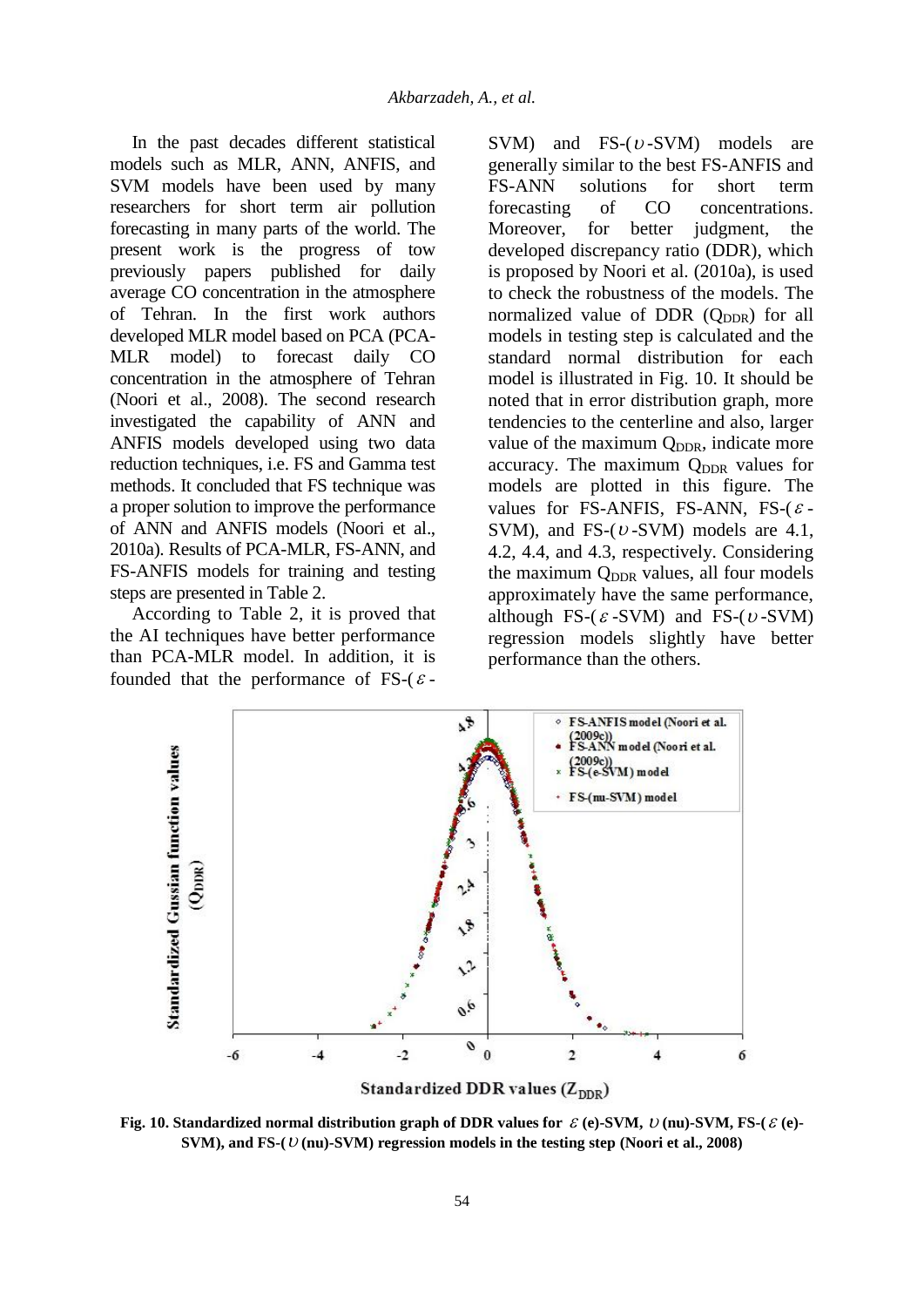### **CONCLUSION**

Considering the importance of daily CO concentration in the atmosphere of Tehran, this research aimed to develop proper prediction models using SVM technique. Since input selection is a significant step in modeling, FS method is used and SVM models are developed. The goodness of each model is evaluated using  $R^2$  and MAE statistics and also, DDR. The following conclusions could be founded from the present study: 1- Input selection improves prediction capability of both  $\varepsilon$ -SVM,  $v$ -SVM regression models. It reduced the output error and improved the model performance. 2- The type of SVM regression models does not have any significant effect on SVM models operation. 3- Considering  $R<sup>2</sup>$  and MAE indices, FS-ANFIS, FS-ANN,  $FS$ - $(\varepsilon$ -SVM), and FS- $(\nu$ -SVM) models approximately have the same performance. Also, the same result is obtained using DDR. 4- To reduce computational efforts, we recommend developing a method for SVM parameter optimization instead of grid search algorithm. In addition, since the result of SVM regression techniques are faced with uncertainty, we recommend that corrective measures such as utilization of Mont-Carlo simulation method should be considered. 5- Finally, input variables preprocessing by FS is recommended for increasing SVM regression models operation, especially in some cases which there is not a great deal of knowledge about the input variables.

### **GRANT SUPPORT DETAILS**

The present research did not receive any financial support.

### **CONFLICT OF INTEREST**

The authors declare that there is not any conflict of interests regarding the publication of this manuscript. In addition, the ethical issues, including plagiarism, informed consent, misconduct, data fabrication and/ or falsification, double publication and/or submission, and redundancy has been completely observed by the authors.

### **LIFE SCIENCE REPORTING**

No life science threat was practiced in this research.

#### **REFERENCES**

Anguita, D., Boni, A. and Ridella, S. (1999). Learning algorithm for nonlinear support vector machines suited for digital VLSI. Electron. Lett., 35(16); 1349-1350.

Azeez, O., Pradhan, B. and Shafri, H. (2018). Vehicular CO emission prediction using support vector regression model and GIS. Sustainability-Basel., 10(10); 1-18.

Bayat, R. (2005). Source Apportionment of Tehran's Air Pollution. M. Sc thesis. Department of Civil and Environmental Engineering, Sharif University of Technology, Tehran, Iran,

Bray, M. and Han, D. (2004). Identification of support vector machines for runoff modelling. J. Hydroinform., 6(4); 265-280.

Brown, M., Gunn, S. R. and Lewis, H. G. (1999). Support vector machines for optimal classification and spectral unmixing. Ecol. Model., 120(2-3); 167-179.

Chen, S. T. and Yu, P. S. (2007). Real-time probabilistic forecasting of flood stages. J. Hydrol., 340(1-2); 63-77.

Chen, S., Hong, X., Harris, C. J. and Sharkey, P. M. (2004). Sparse modeling using orthogonal forward regression with PRESS statistic and regularization. IEEE T. Syst. Man. Cy. B., 34(2); 898-911.

Cristianini, N. and Shawe-Taylor, J. (2000). An introduction to support vector machines and other kernel-based learning methods. Cambridge: Cambridge university press.

Dehghani, M., Saghafian, B., Nasiri Saleh, F., Farokhnia, A. and Noori, R. (2014). Uncertainty analysis of streamflow drought forecast using artificial neural networks and Monte‐Carlo simulation. Int. J. Climatol., 34(4); 1169-1180.

Dibike, Y. B., Velickov, S., Solomatine, D. and Abbott, M. B. (2001). Model induction with support vector machines: introduction and applications. J. Comput. Civil Eng., 15(3); 208-216.

Eksioglu, B., Demirer, R. and Capar, I. (2005). Subset selection in multiple linear regression: a new mathematical programming approach. Comput. Ind. Eng., 49(1); 155-167.

Elangasinghe, M., Dirks, K., Singhal, N., Costello, S., Longley, I. and Salmond, J. (2014). A simple semi-empirical technique for apportioning the impact of roadways on air quality in an urban neighbourhood. Atmos. Environ., 83; 99-108.

Ghaemi, Z., Alimohammadi, A. and Farnaghi, M. (2018). LaSVM-based big data learning system for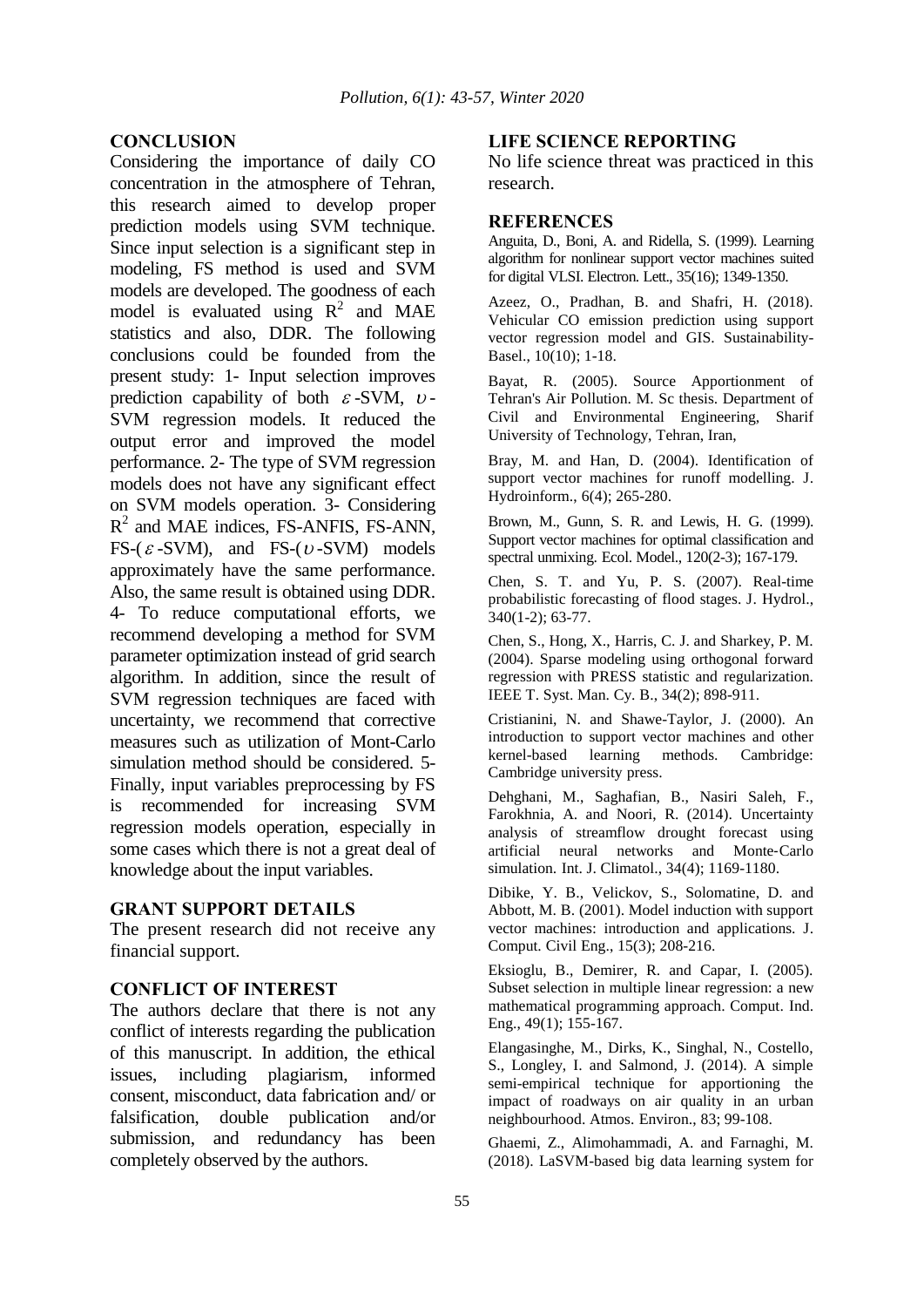dynamic prediction of air pollution in Tehran. Environ. Monit. Assess., 190(300); 1-17.

Gokhale, S. and Pandian, S. (2007). A semiempirical box modeling approach for predicting the carbon monoxide concentrations at an urban traffic intersection. Atmos. Environ., 41(36); 7940-7950.

Han, D., Chan, L. and Zhu, N. (2007). Flood forecasting using support vector machines. J. Hydroinform., 9(4); 267-276.

Hearst, M. A., Dumais, S. T., Osuna, E., Platt, J. and Scholkopf, B. (1998). Support vector machines. IEEE Intell. Sys., 13(4); 18-28.

Hrust, L., Klaić, Z. B., Križan, J., Antonić, O. and Hercog, P. (2009). Neural network forecasting of air pollutants hourly concentrations using optimised temporal averages of meteorological variables and pollutant concentrations. Atmos. Environ., 43(35); 5588-5596.

Hsu, C. W., Chang, C. C. and Lin, C. J. (2003). A practical guide to support vector classification. Tech. repurt. Department of Computer Science, National Taiwan University.

Jalili Ghazi Zade, M. and Noori, R. (2008). Prediction of municipal solid waste generation by use of artificial neural network: A case study of Mashhad. Int. J. Environ. Res., 2(1); 13-22.

Jorquera, H. (2002). Air quality at Santiago, Chile: a box modeling approach—I. Carbon monoxide, nitrogen oxides and sulfur dioxide. Atmos. Environ., 36(2); 315-330.

Kecman, V. (2005). Support vector machines–an introduction, in "Support Vector Machines: Theory and Applications (pp. 1-47)". New York: Springer.

Keerthi, S. S. and Lin, C. J. (2003). Asymptotic behaviors of support vector machines with Gaussian kernel. Neural Comput., 15(7); 1667-1689.

Khan, J. A., Van Aelst, S. and Zamar, R. H. (2007). Building a robust linear model with forward selection and stepwise procedures. Comput. Stat. Data An., 52(1); 239-248.

Li, X., Lord, D., Zhang, Y. and Xie, Y. (2008). Predicting motor vehicle crashes using support vector machine models. Accident Anal. Prev., 40(4); 1611-1618.

Liong, S. Y. and Sivapragasam, C. (2002). Flood stage forecasting with support vector machines. J. Am. Water Resour. As., 38(1); 173-186.

Liu, H., Yao, X., Zhang, R., Liu, M., Hu, Z. and Fan, B. (2006). The accurate QSPR models to predict the bioconcentration factors of nonionic organic compounds based on the heuristic method and support vector machine. Chemosphere, 63(5); 722-733.

Lu, W. Z. and Wang, W. J. (2005). Potential assessment of the "support vector machine" method in forecasting ambient air pollutant trends. Chemosphere, 59(5); 693-701.

Luna A.S., Paredes M. L. L., De Oliveira G. C. G. and Corrêa S. M. (2014). Prediction of ozone concentration in tropospheric levels using artificial neural networks and support vector machine at Rio de Janeiro, Brazil. Atmos. Environ., 98; 98–104.

Moazami, S., Noori, R., Amiri, B. J., Yeganeh, B., Partani, S. and Safavi, S. (2016). Reliable prediction of carbon monoxide using developed support vector machine. Atmos. Pollut. Res., 7(3); 412-418.

Murena, F., Favale, G., Vardoulakis, S. and Solazzo, E. (2009). Modelling dispersion of traffic pollution in a deep street canyon: application of CFD and operational models. Atmos. Environ., 43(14); 2303-2311.

Noori, R., Ashrafi, K. and Azhdarpour, A. (2008). Comparison of ANN and PCA based multivariate linear regression applied to predict the daily average concentration of CO: A case study of Tehran. J. Earth. Space. Phys., 34(1); 135-152.

Noori, R., Abdoli, M. A., Ghasrodashti, A. A. and Jalili Ghazizade, M. (2009a). Prediction of municipal solid waste generation with combination of support vector machine and principal component analysis: a case study of Mashhad. Environ. Prog. Sustain., 28(2); 249-258.

Noori, R., Karbassi, A., Farokhnia, A. and Dehghani, M. (2009b). Predicting the longitudinal dispersion coefficient using support vector machine and adaptive neuro-fuzzy inference system techniques. Environ. Eng. Sci., 26(10); 1503-1510.

Noori, R., Hoshyaripour, G., Ashrafi, K. and Araabi, B. N. (2010a). Uncertainty analysis of developed ANN and ANFIS models in prediction of carbon monoxide daily concentration. Atmos. Environ., 44(4); 476-482.

Noori, R., Karbassi, A. and Sabahi, M. S. (2010b). Evaluation of PCA and Gamma test techniques on ANN operation for weekly solid waste prediction. J. Environ. Manage., 91(3); 767-771.

Noori, R., Karbassi, A., Moghaddamnia, A., Han, D., Zokaei-Ashtiani, M., Farokhnia, A. and Gousheh, M. G. (2011). Assessment of input variables determination on the SVM model performance using PCA, Gamma test, and forward selection techniques for monthly stream flow prediction. J. Hydrol., 401(3-4); 177-189.